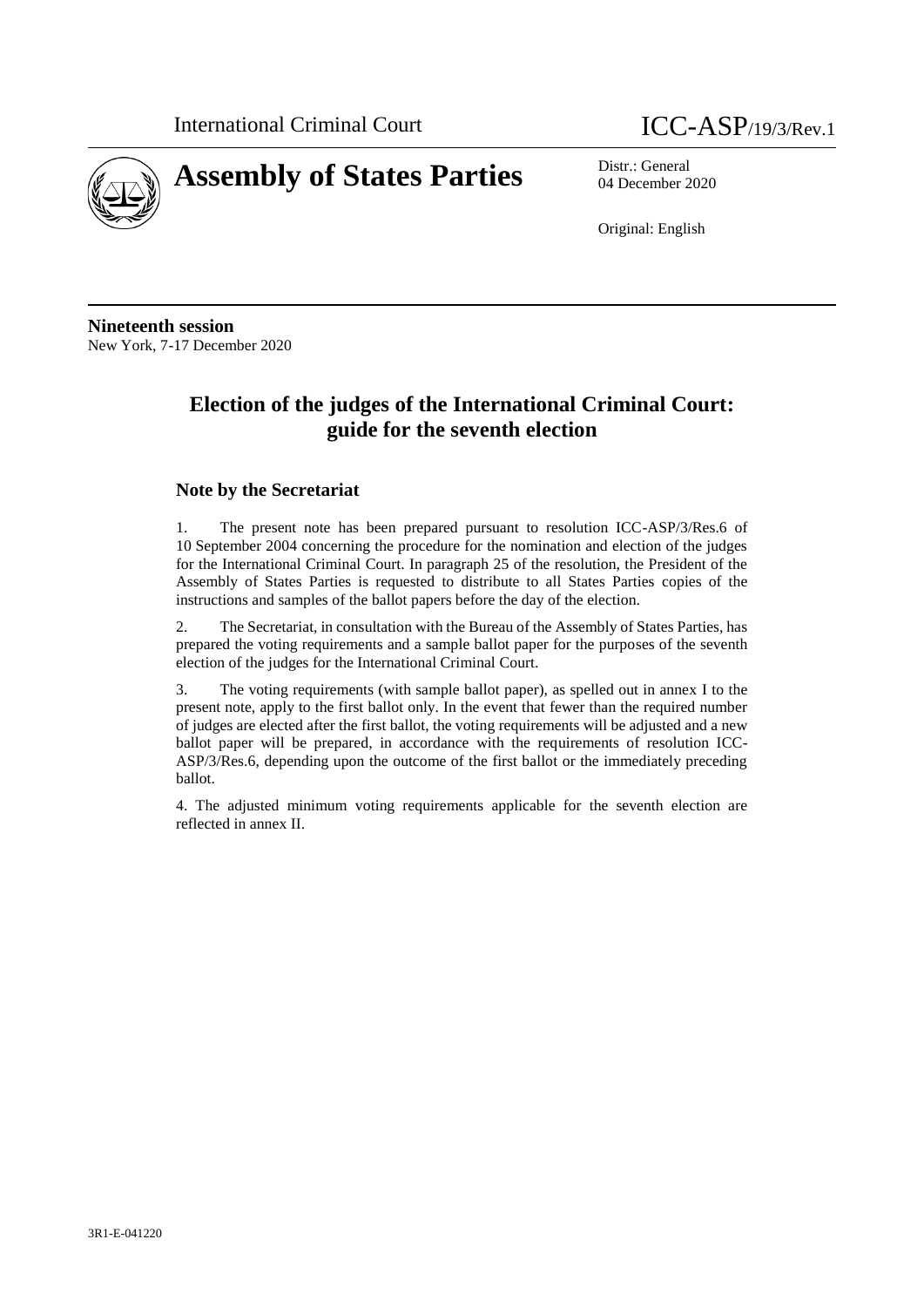# **Annex I**

# **First ballot: Election of 6 judges of the International Criminal Court**

## **Voting requirements**

1. Please place an "X" in the box to the left of the names of the candidates for whom you wish to vote. Only those candidates whose names appear on the ballot are eligible.

2. Vote for a maximum of 6 candidates**.** Ballots containing votes for more than 6 candidates will be declared invalid.

3. Vote for at least 1 candidate from List A and at least 1 candidate from List B. Ballots containing votes for less than 1 candidate from List A and less than 1 candidate from B will be declared invalid.

4. Vote for at least 1 candidate from the Group of Eastern European States, and at least 2 candidates from the Group of Latin American and Caribbean States. Ballots that do not satisfy these regional minimum voting requirements will be declared invalid.

5. Vote for at least 1 female candidate. Ballots that do not satisfy this gender minimum voting requirement will be declared invalid.

6. If you fulfil all the minimum voting requirements in paragraphs 3, 4 and 5 above, using less than 6 votes, you may abstain in voting for the remaining candidates.

7. Please check the ballot to ensure that votes have been cast for:

- (a) No more than 6 candidates;
- (b) At least 1 candidate from List A and at least 1 candidate from List B;

(c) At least 1 candidate from the Group of Eastern European States, and at least 2 candidates from the Group of Latin American and Caribbean States; and

(d) At least 1 female candidate.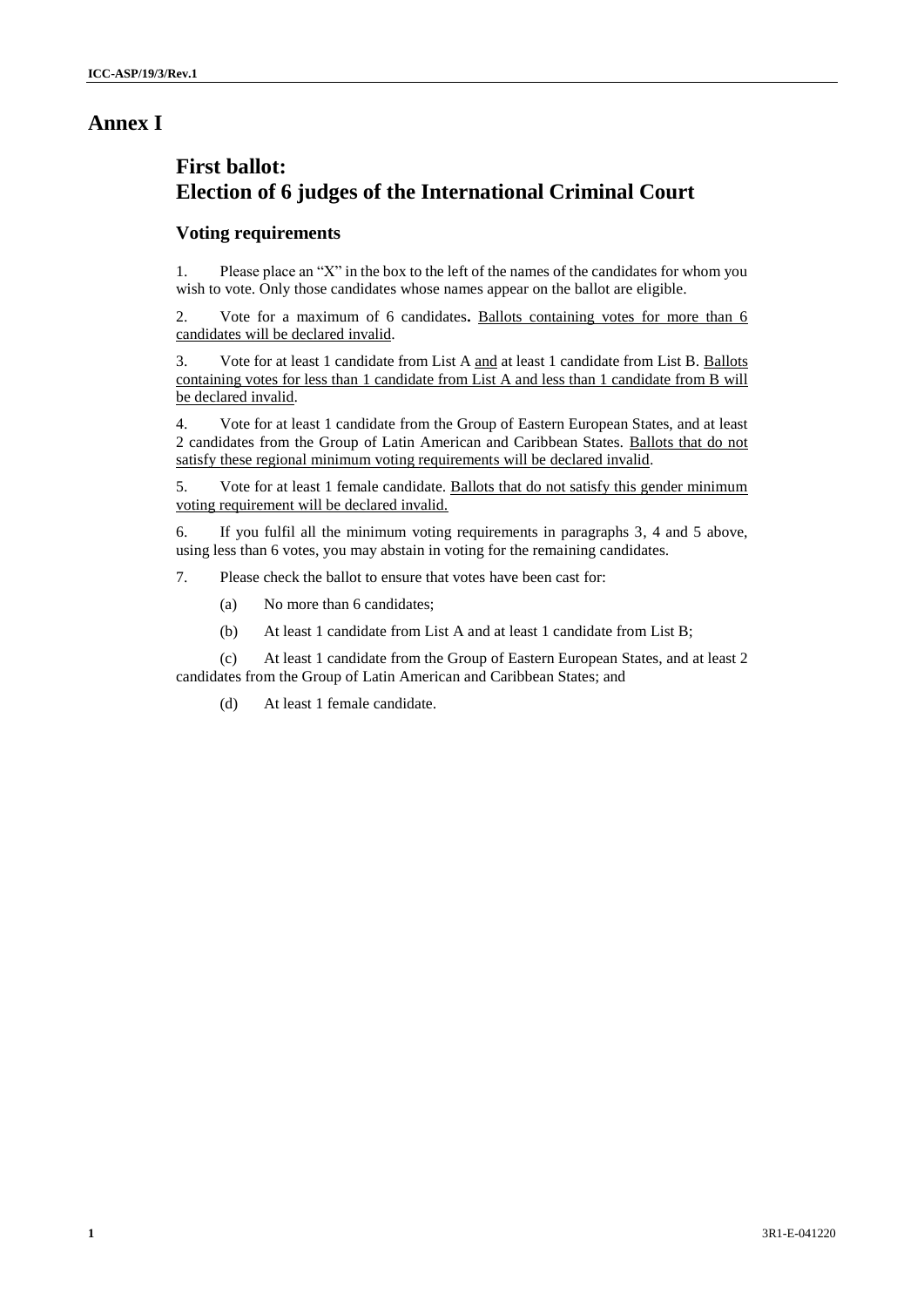# **SAMPLE BALLOT PAPER**

|                                                                                       | <b>VOTE FOR A MAXIMUM OF 6 CANDIDATES</b><br>VOTE FOR AT LEAST 1 LIST A CANDIDATE, 1 LIST B CANDIDATE AND 1 FEMALE CANDIDATE |                                                                                          |                                                              |                                                     |
|---------------------------------------------------------------------------------------|------------------------------------------------------------------------------------------------------------------------------|------------------------------------------------------------------------------------------|--------------------------------------------------------------|-----------------------------------------------------|
|                                                                                       | <b>LIST A</b>                                                                                                                |                                                                                          | <b>LIST B</b>                                                |                                                     |
|                                                                                       | <b>MALE</b>                                                                                                                  | <b>FEMALE</b>                                                                            | <b>MALE</b>                                                  | <b>FEMALE</b>                                       |
| <b>AFRICA</b>                                                                         | Mr. Ishaq Usman<br><b>BELLO</b> (Nigeria)                                                                                    | Ms. Miatta Maria<br>$\Box$<br>SAMBA (Sierra<br>Leone)                                    | Mr. Haykel BEN<br>MAHFOUDH (Tunisia)                         | $\ddot{\phantom{0}}$                                |
|                                                                                       | Mr. Prosper<br><b>MILANDOU</b><br>(Republic of the<br>Congo)                                                                 |                                                                                          | Mr. Gberdao Gustave<br>KAM (Burkina Faso)                    |                                                     |
|                                                                                       | Mr. Raymond SOCK<br>(Gambia)                                                                                                 |                                                                                          |                                                              |                                                     |
| <b>ASIA-PACIFIC</b>                                                                   | Mr. Khosbayar<br><b>CHAGDAA</b><br>(Mongolia)                                                                                |                                                                                          |                                                              |                                                     |
| <b>EASTERN EUROPE</b><br><b>VOTE FOR AT LEAST</b><br>1 CANDIDATE                      |                                                                                                                              | Ms. Jasmina ĆOSIĆ<br>DEDOVIĆ (Bosnia and<br>Herzegovina)                                 | □ Mr. Gocha<br>LORDKIPADNIZE<br>(Georgia)                    |                                                     |
| <b>LATIN AMERICA/</b><br><b>CARIBBEAN</b><br><b>VOTE FOR AT LEAST</b><br>2 CANDIDATES |                                                                                                                              | Ms. Althea Violet<br><b>ALEXIS-WINDSOR</b><br>(Trinidad and Tobago)                      | Mr. Andrés Bernardo<br><b>BARRETO GONZÁLEZ</b><br>(Colombia) | Ms. Socorro FLORES<br>LIERA (Mexico)                |
|                                                                                       |                                                                                                                              | $\Box$ Ms. Mônica Jacqueline<br>SIFUENTES (Brazil)                                       | Mr. Íñigo SALVADOR<br>CRESPO (Ecuador)                       | Ms. Ariela PERALTA<br><b>DISTEFANO</b><br>(Uruguay) |
|                                                                                       |                                                                                                                              |                                                                                          | Mr. Sergio Gerardo<br><b>UGALDE GODÍNEZ</b><br>(Costa Rica)  |                                                     |
| <b>WESTERN EUROPE</b><br><b>AND OTHER</b><br><b>STATES</b>                            | Mr. Viktor Panagiotis<br>TSILONIS (Greece)                                                                                   | Ms. Joanna KORNER<br>(United Kingdom of Great<br><b>Britain and Northern</b><br>Ireland) |                                                              |                                                     |
|                                                                                       |                                                                                                                              | Ms. Laurence<br>MASSART (Belgium)                                                        |                                                              |                                                     |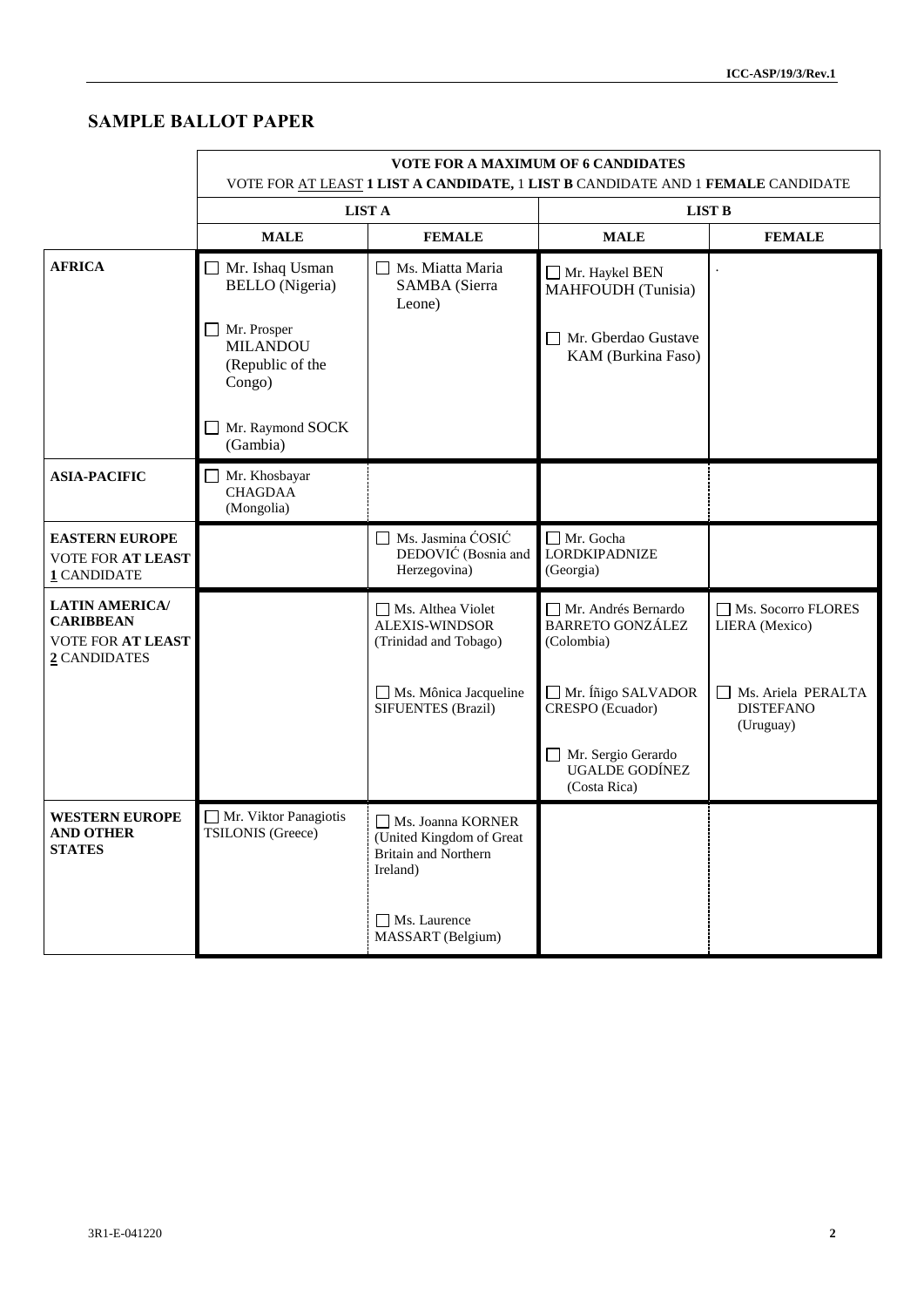# **Annex II**

# **Adjusted minimum voting requirements**

## **Extract of annex II of the Secretariat's note verbale ICC-ASP/19/01**<sup>1</sup>

## **B. Minimum voting requirements for list A**

#### **Table 2: Minimum voting requirements for list A**

| If the number of judges from list A<br>remaining in office or elected in previous ballots is: | then the minimum voting requirement<br>for list A is: |
|-----------------------------------------------------------------------------------------------|-------------------------------------------------------|
| 9 or more                                                                                     | fulfilled                                             |
| 8                                                                                             | $1(9-8=1)$                                            |
|                                                                                               | 2                                                     |
| 6                                                                                             | 3                                                     |
| 5                                                                                             | 4                                                     |
| 4                                                                                             | 5                                                     |
| 3                                                                                             | 6                                                     |
| $\mathfrak{D}_{\mathfrak{p}}$                                                                 | 7                                                     |
|                                                                                               | 8                                                     |
| 0                                                                                             | 9                                                     |

## **C. Minimum voting requirements for list B**

#### **Table 3: Minimum voting requirements for list B**

| then the minimum voting requirement<br>for list $B$ : | If the number of judges from list $B$<br>remaining in office or elected in previous ballots is: |
|-------------------------------------------------------|-------------------------------------------------------------------------------------------------|
| fulfilled                                             | 5 or more                                                                                       |
| $1(5-4=1)$                                            | 4                                                                                               |
| $\mathcal{L}$                                         | 3                                                                                               |
| 3                                                     |                                                                                                 |
| 4                                                     |                                                                                                 |
|                                                       | 0                                                                                               |

l

<sup>&</sup>lt;sup>1</sup> Dated 20 December 2019.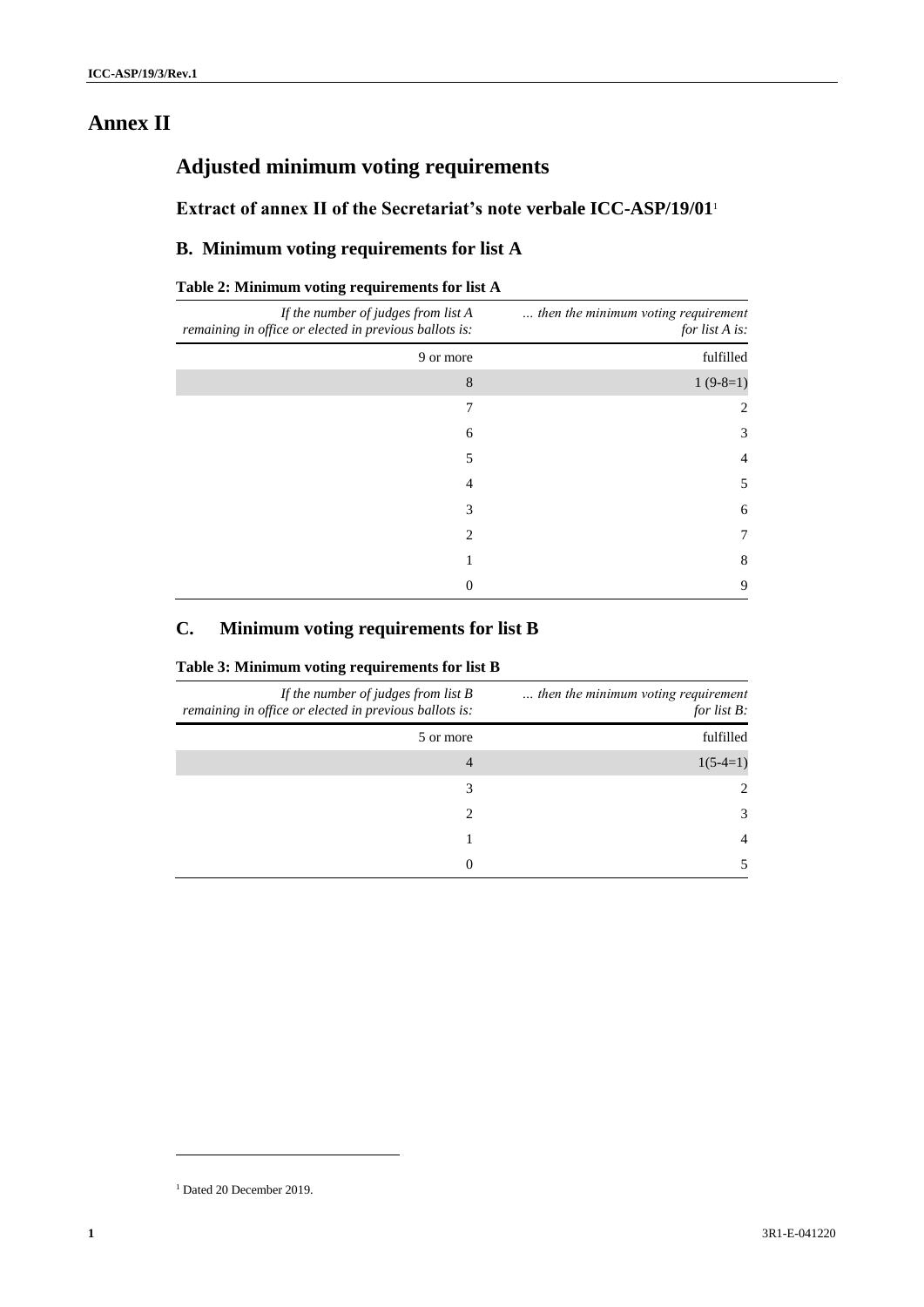## **D. Regional minimum voting requirements**

| then the total<br>minimum voting<br>requirement for<br>that region is: | plus the adjustment of<br>adding 1, in accordance<br>with para. $20(b)$ , third<br>that region is: sentence, of the resolution | minimum voting<br>requirement for | If the number of judges from $\ldots$ then the standard<br><b>African States</b> remaining<br>in office or elected<br>in previous ballots is: |
|------------------------------------------------------------------------|--------------------------------------------------------------------------------------------------------------------------------|-----------------------------------|-----------------------------------------------------------------------------------------------------------------------------------------------|
| fulfilled                                                              | $(-1+1=0)$                                                                                                                     | $(2-3=-1)$                        | 3 or more                                                                                                                                     |
|                                                                        | $+1$                                                                                                                           |                                   |                                                                                                                                               |
|                                                                        | $+1$                                                                                                                           |                                   |                                                                                                                                               |
| 3                                                                      | $+1$                                                                                                                           |                                   |                                                                                                                                               |

#### **Table 4: Regional minimum voting requirements**

(Further adjustments might be necessary in accordance with para. 20 (b) of the resolution.)

#### **Table 5: Regional minimum voting requirements**

| If the number of judges from $\ldots$ then the standard<br><b>Asia-Pacific States</b><br>remaining in office or<br>elected in previous ballots is: | minimum voting<br>requirement for | plus the adjustment of<br>adding 1, in accordance<br>with para. $20(b)$ , third<br>that region is: sentence, of the resolution | then the total<br>minimum voting<br>requirement for<br>that region is: |
|----------------------------------------------------------------------------------------------------------------------------------------------------|-----------------------------------|--------------------------------------------------------------------------------------------------------------------------------|------------------------------------------------------------------------|
| 3 or more                                                                                                                                          | $(2-3=-1)$                        | $(-1+1=0)$                                                                                                                     | fulfilled                                                              |
|                                                                                                                                                    | $(2-2=0)$                         | $+1$                                                                                                                           |                                                                        |
|                                                                                                                                                    |                                   | $+1$                                                                                                                           | $\mathcal{D}_{\mathcal{L}}$                                            |
| $\Omega$                                                                                                                                           |                                   | $+1$                                                                                                                           | 3                                                                      |

(Further adjustments might be necessary in accordance with para. 20 (b) of the resolution.)

#### **Table 6: Regional minimum voting requirements**

| If the number of judges from $\ldots$ then the standard<br><b>Eastern European States</b><br>remaining in office or<br>elected in previous ballots is: | minimum voting<br>requirement for | plus the adjustment of<br>adding 1, in accordance<br>with para, $20(b)$ , third<br>that region is: sentence, of the resolution | then the total<br>minimum voting<br>requirement for<br>that region is: |
|--------------------------------------------------------------------------------------------------------------------------------------------------------|-----------------------------------|--------------------------------------------------------------------------------------------------------------------------------|------------------------------------------------------------------------|
| 3 or more                                                                                                                                              | $(2-3=1)$                         | $(-1+1=0)$                                                                                                                     | fulfilled                                                              |
|                                                                                                                                                        | $(2-2=0)$                         | $(0+1=1)$                                                                                                                      |                                                                        |
|                                                                                                                                                        |                                   | $+1$                                                                                                                           | $\mathcal{D}_{\mathcal{L}}$                                            |
| 0                                                                                                                                                      |                                   | $+1$                                                                                                                           | $\mathcal{R}$                                                          |

(Further adjustments might be necessary in accordance with para. 20 (b) of the resolution.)

#### **Table 7: Regional minimum voting requirements**

| If the number of judges from  then the standard<br>Latin American and Caribbean<br>States remaining in office or<br>elected in previous ballots is: | minimum voting<br>requirement for | plus the adjustment of<br>adding 1, in accordance<br>with para. $20(b)$ , third<br>that region is: sentence, of the resolution | then the total<br>minimum voting<br>requirement for<br>that region is: |
|-----------------------------------------------------------------------------------------------------------------------------------------------------|-----------------------------------|--------------------------------------------------------------------------------------------------------------------------------|------------------------------------------------------------------------|
| 3 or more                                                                                                                                           | $(2-3=-1)$                        | $(-1+1=0)$                                                                                                                     | fulfilled                                                              |
|                                                                                                                                                     | $(2-2=0)$                         | $+1$                                                                                                                           |                                                                        |
|                                                                                                                                                     | $(2-1=1)$                         | $(1+1=2)$                                                                                                                      |                                                                        |
|                                                                                                                                                     |                                   | $+1$                                                                                                                           | 3                                                                      |

(Further adjustments might be necessary in accordance with para. 20 (b) of the resolution.)